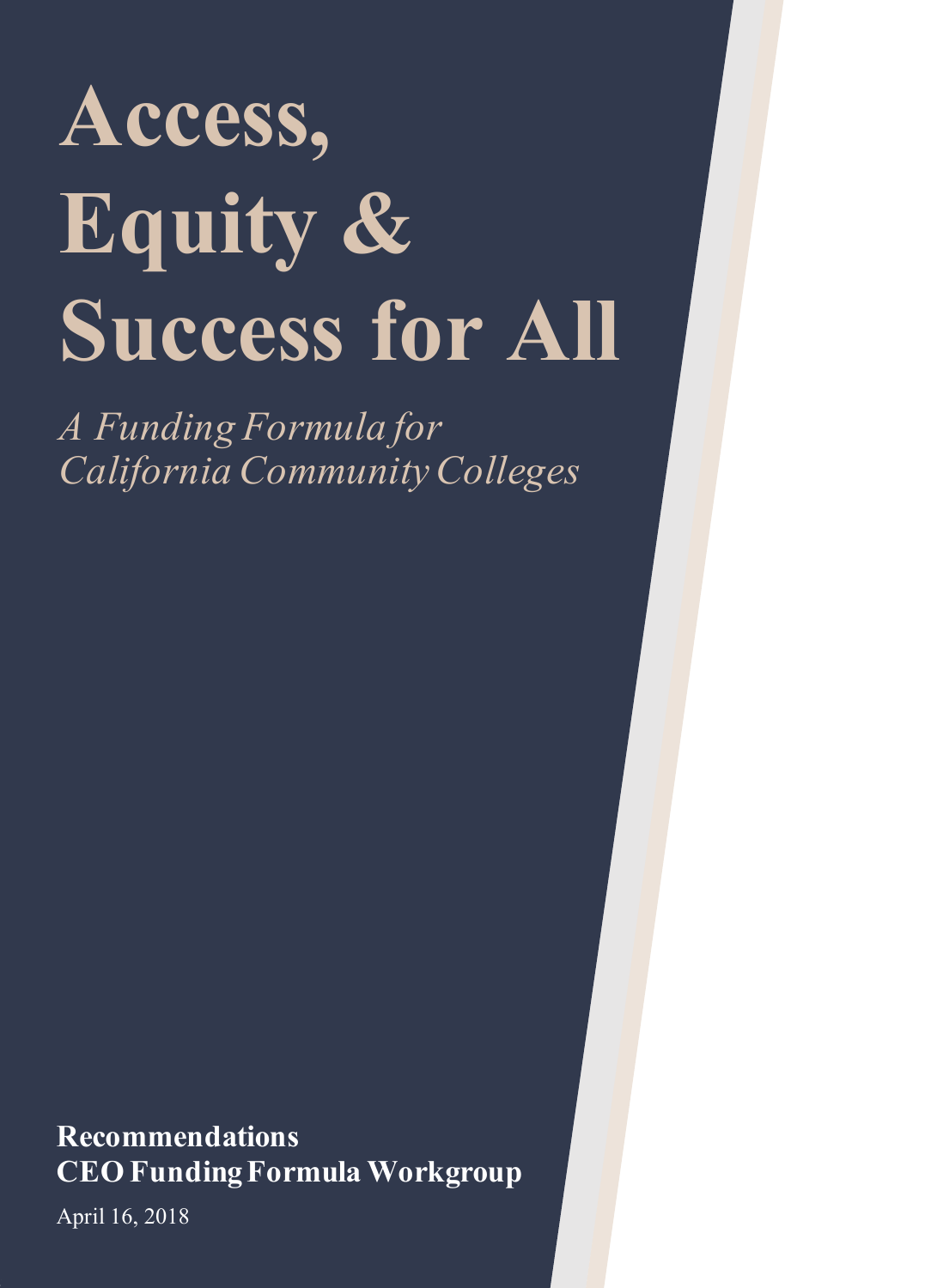## **Members of the CEO Funding Formula Workgroup**

- Sandra Caldwell, President, Reedley College
- Sunny Cooke, President, Mira Costa College
- Keith Curry, President, Compton College
- Willy Duncan, President, Sierra College
- Ron Galatolo, Chancellor, San Mateo CCD
- Brian King, Chancellor, Los Rios CCD
- Cheryl Marshall, Chancellor, North Orange CCD
- Marvin Martinez, President, East Los Angeles College
- Cindy Miles, Chancellor, Grossmont-Cuyamaca CCD
- Joe Wyse, President, Shasta-Tehama-Trinity Joint CCD

Staff Contacts:

- Larry Galizio, President/CEO, Community College League of California
- Lizette Navarette, Vice President, Community College League of California

For updates and background materials, visit:

### **www.ccleague.org/fundingformula**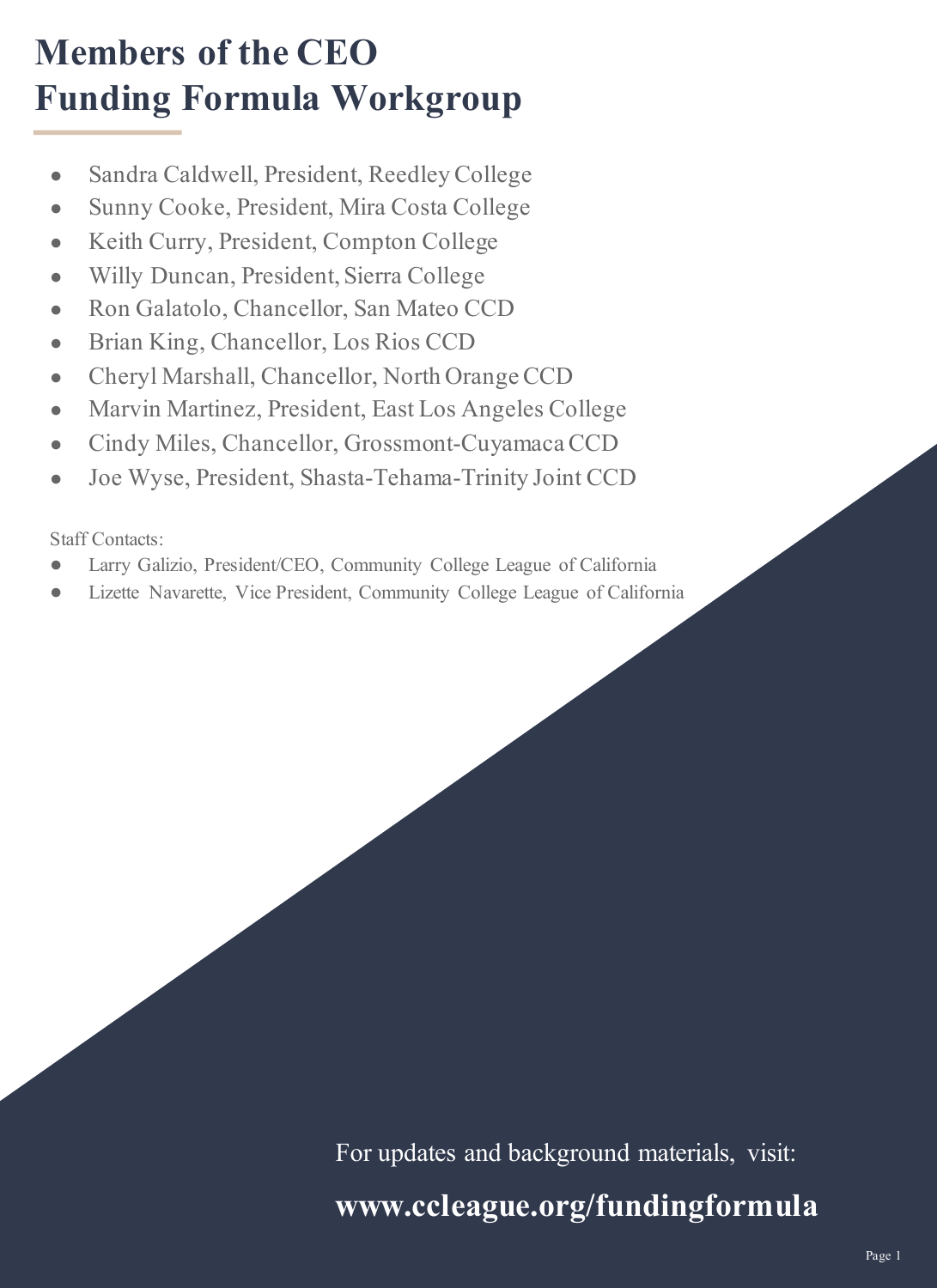## **An Equity-Minded Funding Formula**

The **California Community College system is the largest public system of higher education in the nation - serving 2.2 million students**- with a vision for success that includes reducing equity gaps, strengthening the state's economy, and providing quality educational access and opportunity. A significant change to the funding formula involving billions of state resources **warrants a comprehensive, data-informed analysis and review** to enhance the system's open-access mission and institutional excellence. Consistent, evidence-based analysis offers policymakers and practitioners a means to better understand the consequences of funding metrics and the overall efficacy of the new formula. It also permits the necessary adjustments and updates to the funding mechanism that legislative and higher education oversight entities throughout the US currently seek. Such analysis and review is especially important in a large state with so much variation in its districts, regions, communities, economies, and student populations. **Support for such a consequential funding formula change is not feasible without an ongoing examination of potential impacts (intended and unintended) to the system of higher education that serves California's most** 

An effective California community college apportionment funding model will meet the following **principles**:

**underserved and vulnerable populations.**

- Recognize the necessity of building institutional capacity to improve student outcomes by increasing community college base funding appreciably prior to implementation of a new funding formula;
- Provide two years of program transition funding at a new, higher base level with COLA while the formula metrics are analyzed and refined to ensure their efficacy in advancing student access, equity, and success;
- Establish a funding formula oversight council to conduct an annual analysis and review of the funding formula and make recommendations to the Board of Governors by March of each year for adjustments that advance equityminded student success through improved fiscal stewardship;
- Enhance funding predictability with a three-year average for enrollment and by assigning Summer FTE to the fiscal year in which instruction was held;
- Integrate the enrollment and academic progress of economically disadvantaged populations with a formula that balances access, equity, and success for all students;
- Adequately define equity metrics to most accurately represent all economically disadvantaged students (e.g. low-income, CalWORKs, students with disabilities, foster youth, AB 540) and to identify their respective needs for Guided Pathways;
- Progressively phase out transition funding to fully implement access, equity, and success metrics by 2025, and
- Recognize that the diversity of our geographic regions, economies and demographics across the state presents unique challenges and opportunities to community colleges.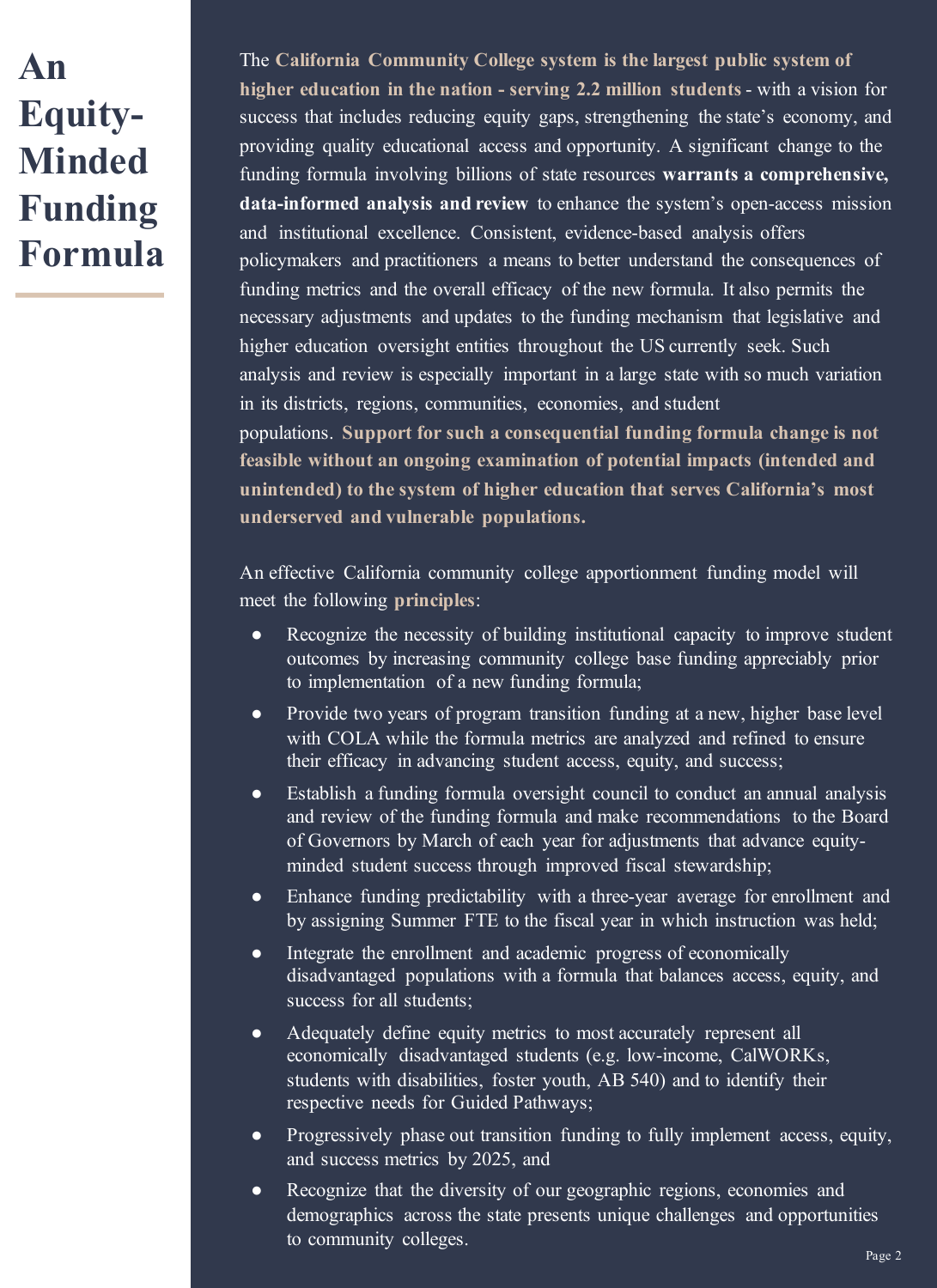## **Context**

On January 10, 2018, Governor Brown released a 2018-19 state budget proposal that included its *Student-Focused Funding Formula*. The framework for the new apportionment model includes District Base Grants contingent on FTES enrollment comprising 50 percent of the formula; Supplemental Grants based on the number of low-income students districts enroll reflecting two factors: 1) enrollment of students who receive a College Promise Grant fee waiver; 2) enrollment of students receiving a Pell Grant. The Supplemental Grants comprise 25 percent of the total. Student Success Incentive Grants include: 1) the number of degrees and certificates granted; 2) the number of students who complete a degree or certificate in three years or less; 3) funds for each Associate Degree for Transfer granted by the college. Student Success Incentive Grants comprise 25 percent of the total. Finally, during the first year of implementation districts would be held harmless to 2017-18 levels.

The Governor maintains that the current enrollment-driven formula fails to capture the comprehensive mission of California's community colleges (CCCs), and the countercyclical nature of district enrollment. Moreover, as of late February 2018, 32 districts are in stability, and there has been approximately \$80 million of unused growth funding during the last two years. Furthermore, the Board of Governors seeks a funding formula that aligns with the aspirational goals in the *Vision for Success*.

In late January, Chancellor Oakley requested the Chief Executive Officers of California Community Colleges (CEOCCC) Board convene a small group of CEOs to make recommendations for a new formula by April.

After intensive review of the Governor's proposal and examination of the experiences of other state systems with similar performance funding approaches, the Workgroup has concluded that this initial proposal needs significant refinement to meet its intended goal of promoting greater access and success for all Californians needing college and career training to improve their lives and those of their families and to meet the state's changing workforce needs.

The Workgroup agrees that changes are needed, but as proposed, the initial framework does not reflect the community college values of equity-minded success, nor does it offer metrics that align with our goals of advancing Guided Pathways for students or provide a mechanism to mitigate unintended negative consequences that would limit education access to Californians.

> *"A significant change to the funding formula involving billions of state resources warrants a comprehensive, data-informed analysis and review to enhance the system's open-access mission and institutional excellence."*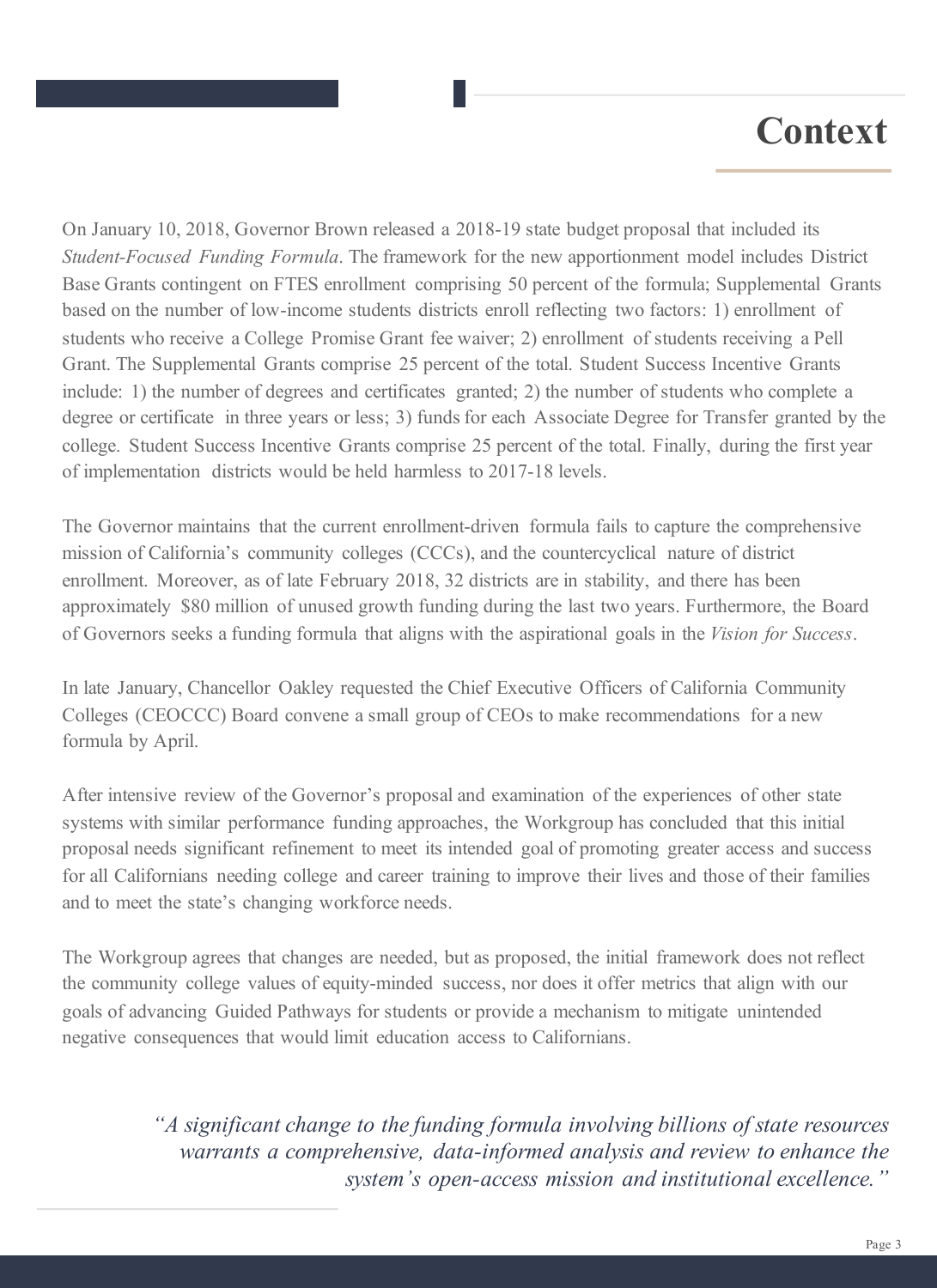Through adoption of a new funding formula, policymakers have an opportunity not only to encourage a greater focus on success, but also to prioritize equity and inclusion. **Properly structured and adequately funded, a new funding model has the potential to move to a more accountable and stable system, ensuring that students have access to affordable, high-quality community colleges.**  With sufficient analysis and data-informed review, a planful model also can mitigate the unintended negative consequences experienced in failed formulas in other states.

#### **Build Capacity for Access, Equity, and Success for All**

Community colleges are a pragmatic and optimistic investment in California's future. The California Community Colleges serve as an open door to a better life for generations of low-income and workingclass families, furnish the workforce for critical sectors of our economy, strengthen the civic capacity of our citizenry, and advance equity for historically underserved populations. An essential component of a new funding formula is a commitment to build the institutional capacity of the 72 districts as a necessary condition of student success. This necessitates a meaningful infusion of community college base funding in the first two years of implementation.

*An essential component of a new funding formula is a commitment to build the institutional capacity of the 72 districts as a necessary condition of student success.*

 $\mathcal{L}_\text{max}$  , and the set of the set of the set of the set of the set of the set of the set of the set of the set of

Over the last decade, pension liabilities, healthcare, and technological infrastructure costs have nearly **tripled**. Our colleges remain committed to improving their educational quality and student services, yet these rising costs hinder their ability to even maintain current levels of service. **The Columbia University Community College Research Center's findings\* on funding formulas nationwide finds that a failure to enhance institutional capacity has been one of the greatest detriments to successful outcome-based funding formula implementation.** California has the opportunity, as the nation's largest system of higher education, and responsibility to heed the data and experiences of our national colleagues. Data-informed organizational learning and redesign, sustainable institutional quality, and enhanced student services for improved outcomes require sufficient resources in the form of an appreciable increase in base funding.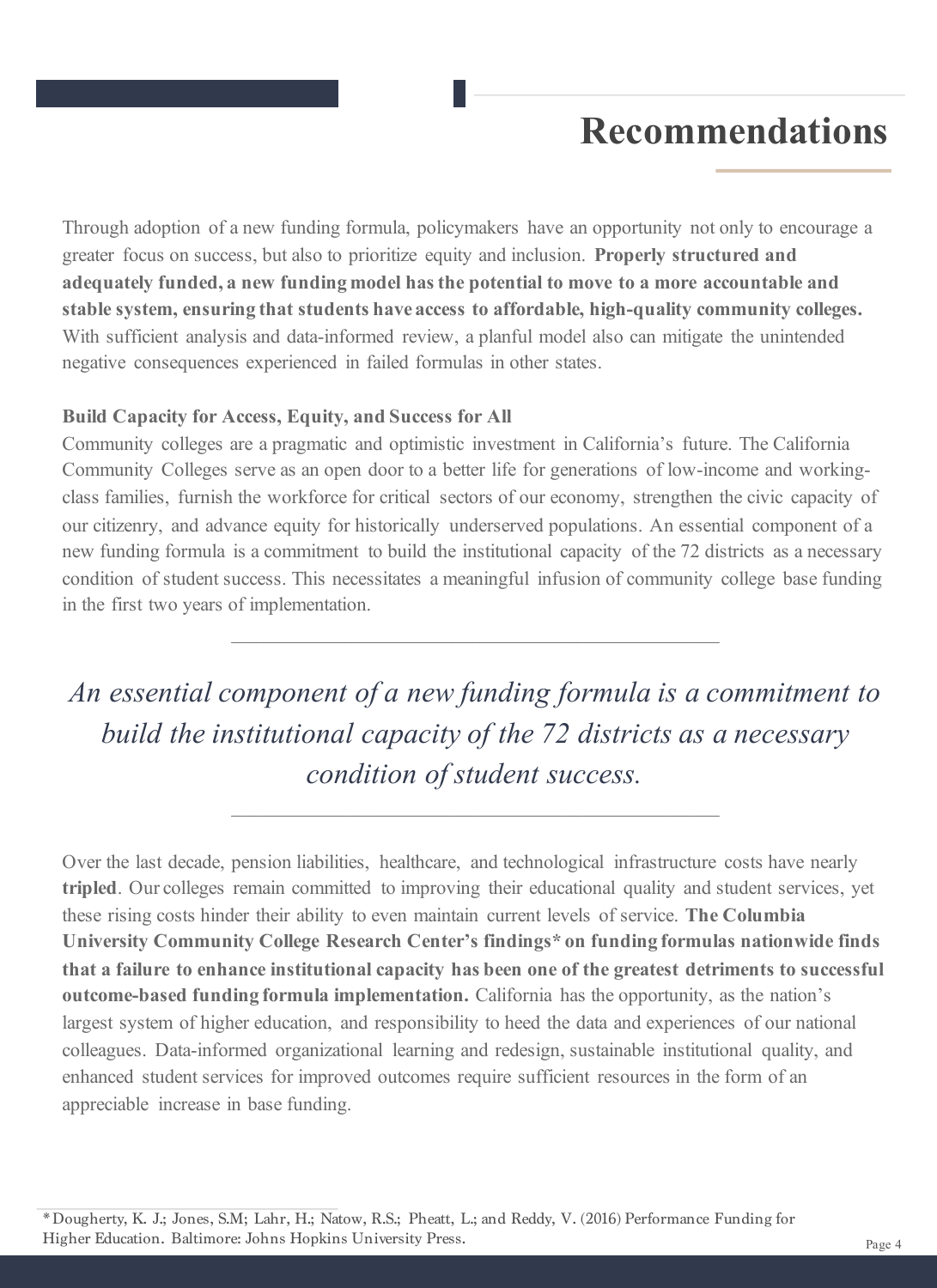#### **Formula Framework**

Central to the recommendations is the recognition that persistent attainment gaps cannot be measured in a vacuum. To achieve an integrated and comprehensive focus on the enrollment and success of economically disadvantaged and underrepresented students, this proposal advocates for a funding formula with an equity-minded approach to promoting opportunities for all students:

#### *Access*, *Equity* & *Success for All***.**

#### **Access**

A key principle of the Workgroups has been the protection of educational access for individuals across all regions of California. The current funding formula for California community colleges is based on the annual number of full-time equivalent students (FTES). However, this approach fails to provide stable year-to-year funding, especially for small or rural community colleges that experience frequent enrollment swings.

The Workgroup recommends a funding formula that supports access but shifts away from an overreliance on growth. Under the proposed Access portion of the formula, districts would continue to receive a Basic Allocation, base FTES revenue, and FTES growth funding adjusted by the annual COLA. In addition, FTES restoration would be provided in the same manner as in the SB 361 funding formula. The Workgroup also recommends an automatic backfill for community colleges to address fluctuations to local property tax estimates subsequent to the enactment of the Budget Act.

Beginning in the first year of implementation, and to accommodate varying degrees of growth and decline, FTES apportionment would be allocated based on a three-year average of total funded FTES for the district's most recent three years. Removal of some limits on growth is also recommended. The use of a three-year average rather than a single-year calculation to determine FTES caps and stabilization status insulates districts against wide enrollment swings and economic downturns. A three-year average recognizes that volatile economic conditions lie outside the sphere of influence of our colleges and their student bodies. More importantly, a three-year average offers stability for purposes of planning, implementing new programs, and the continuation of sustainable and highly effective programs. Only with the implementation of a three-year average can the need for a stability factor be eliminated. In the first year of implementation, the Workgroup recommend FTES from summer courses be assigned to the fiscal year in which the final day of instruction for the course had been held. In addition, the basic allocation for the number of colleges and centers at each district should be increased to adequately support the requisite operating costs associated with serving more students and increasing its servicelevel to the community.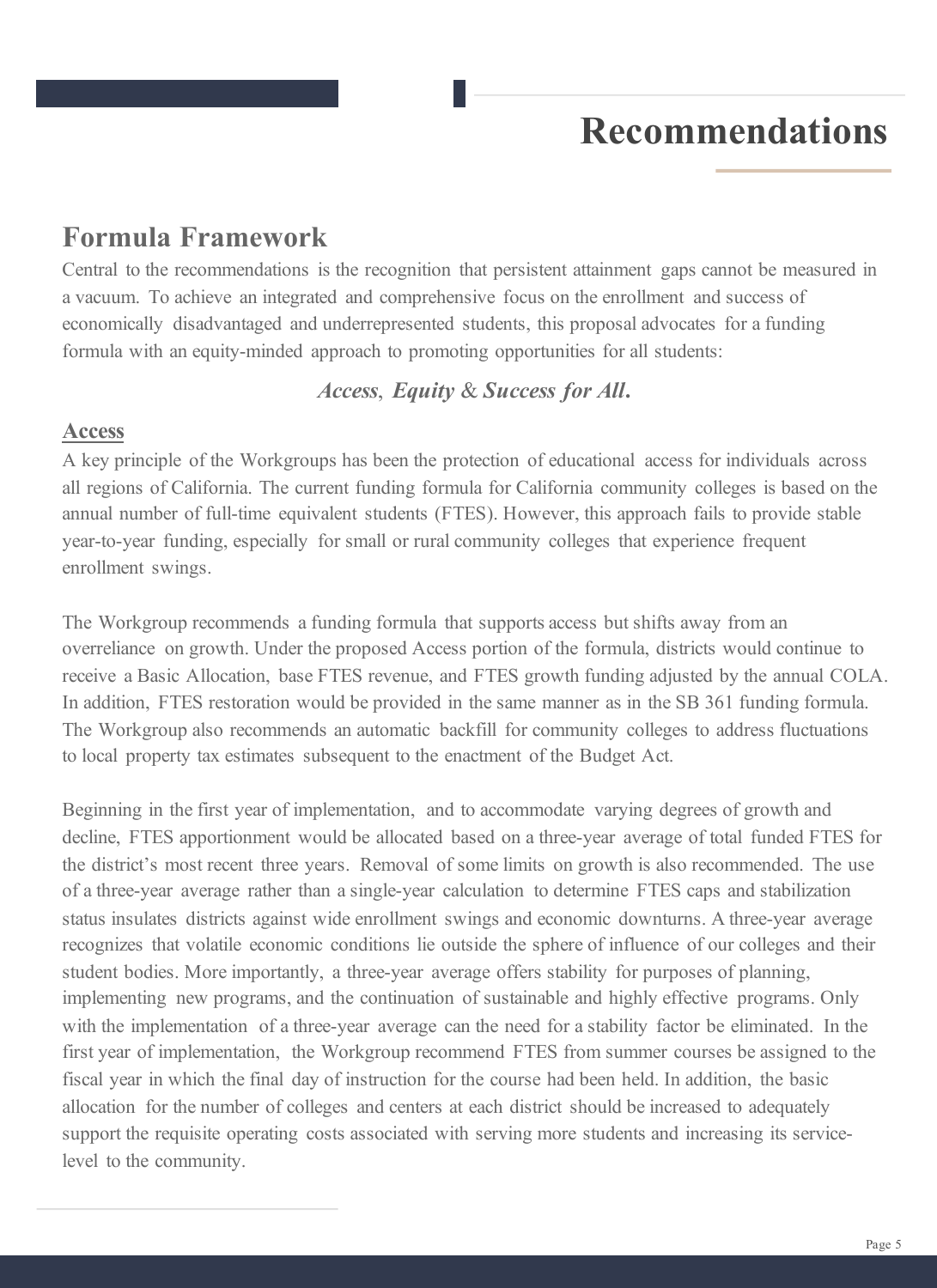#### **Equity**

No other sector of public higher education in the state is open access and therefore serves students with the greatest challenges and needs. Governor Brown and legislative leadership recognize that many economically disadvantaged students have been underserved by our education systems and as a result, often compel greater resources to be supported adequately. To ensure that all of California's community college low-income students are accounted for and served, the Workgroup recommends using the Carl D. Perkins Career and Technical Education Act definition of economically disadvantaged which considers factors extant in funding initiatives including the College Promise Grant, Pell Grant, CalWORKs, foster youth, and WIOA. Employing this criteria aligns with our sector's mission and the value of inclusivity as highlighted in the *Vision of Success* which states that serving underserved groups in underserved areas "…is a moral imperative that matches our California ideals of social justice and equity."\*\*

*Carl D. Perkins IV defines economically disadvantage and special populations as: individuals with disabilities; individuals from economically disadvantaged families, including foster children; individuals preparing for nontraditional training and employment; single parents, including single pregnant women, displaced homemakers; individuals with other barriers to educational achievement, including individuals with limited English proficiency.* 

#### **Success for All**

Outcome metrics that fail to prioritize equity forestall an opportunity to better serve underrepresented and economically disadvantaged students. Designing incentives to achieve equitable outcomes for focus populations means integrating socioeconomic and success metrics. By advancing a framework integrating both enrollment and success of underrepresented groups, a new formula can ensure equity and inclusion are at the forefront of district planning. **Socioeconomic and success measures should not be treated separately but rather collectively with equity and success integrated and interdependent.**  A comprehensive set of indicators recognizes the value a community college education can add to an individual's life through transferability to a four-year university, skill attainment and earnings. The *Equity & Success for All* component considers progress, completion, transfer, and earnings; and it prioritizes outcomes of underrepresented and economically disadvantaged students. Moreover, economically disadvantaged students are more accurately defined by using the Perkins definition.

#### Access

A funding formula that supports access but shifts away from an over-reliance on growth.

#### Equity

Define equity to accurately represent all economically disadvantaged students (e.g. low income, CalWORKs, students with disabilities, foster youth, AB 540)

#### Success for All

Districts are recognized for the successful outcomes of economically disadvantaged students.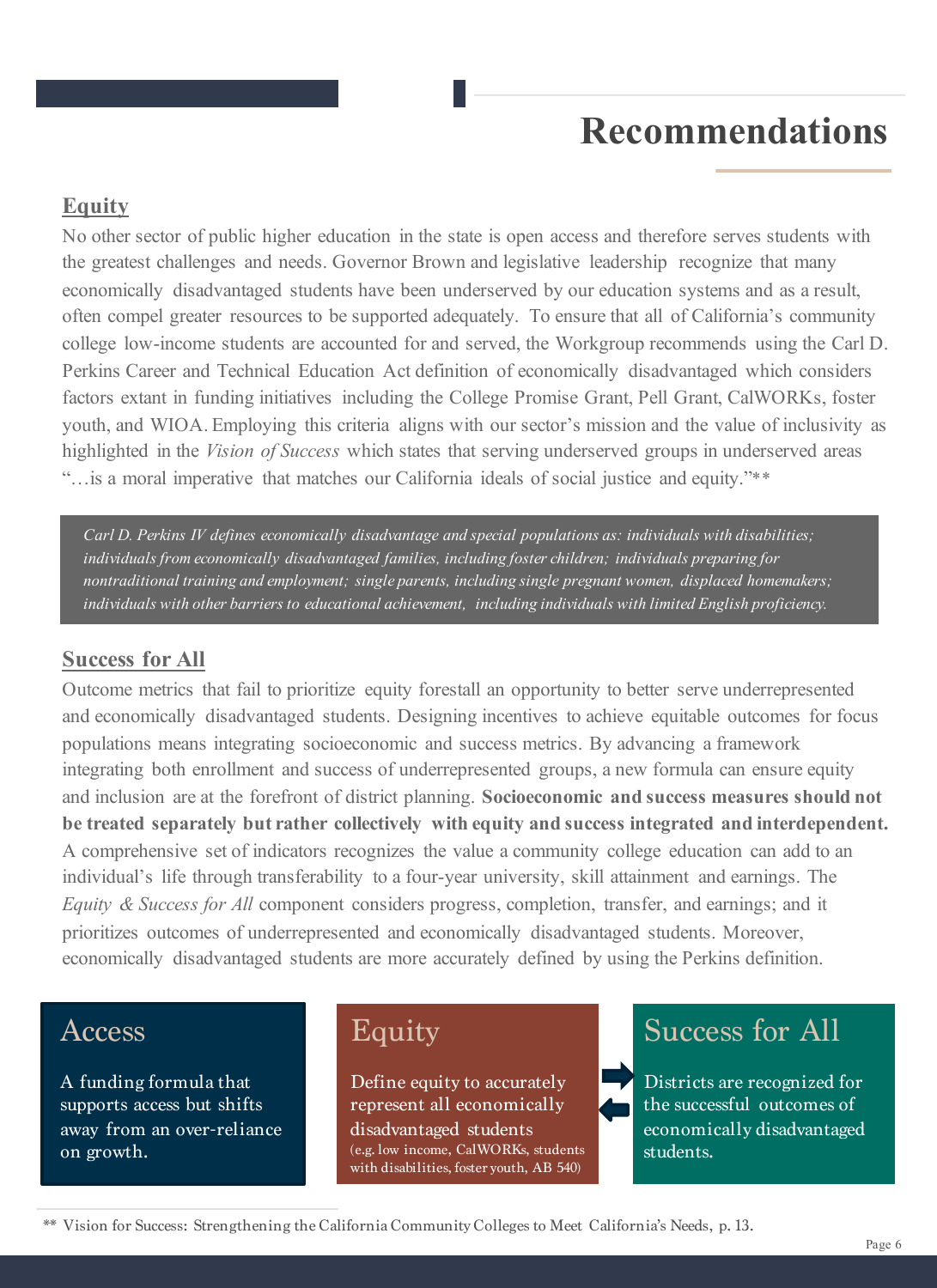#### **Need-Based Growth**

Since 2015, the funding formula has allocated growth with greater focus on serving student and community need. SB 860 directed the development of a revised growth formula and specified that the formula include the following need factors:

- The number of people within a district's boundaries who do not have a college degree.
- The number of people who are unemployed, have limited English skills, who are in poverty, or who exhibit other signs of being disadvantaged, as determined by the district's factors of educational attainment, unemployment, and households below poverty.

The model allocates 49.9% of the growth funding based on access and 50.1% based on need (only those districts that have need that is greater than their current access qualify for a portion of these funds). These two amounts are summed to determine the total amount of growth funding for which each district would qualify.

The Workgroup highlights this key component of the community college funding model to illustrate that focus and dedication to unmet need currently exists within the *Access* component of the formula. In light of the existing need-focused provisions, drastic reductions to *Access* portion of the funding formula would circumvent this focus. By integrating equity into the Access portion of the formula, colleges ensure they don't close the door on the thousands of underserved California.

#### **Additional Funding Formula Reforms**

#### **Categorical Structure**

Categorical programs have also been an important consideration of the Workgroups. Within California community colleges, there are 27 categorical programs with 10 designed to serve low-income students. Acknowledging elements of the Legislative Analyst Office's analysis, the Workgroups recommend a simplified and restricted program that supports accountability and local control. Specifically, the Workgroups recommend the integration of Student Success and Support Services, Basic Skills, and Student Equity into a restricted categorical known as the *Student Equity and Success Program*. Key to this integration is the continued commitment to serving disadvantaged populations with equity-minded, student-centered services and supports. The restricted categorical structure enables the alignment of reporting metrics and maximizes services to students.

> *"Designing incentives to achieve equitable outcomes for focus populations means integrating socioeconomic and success metrics."*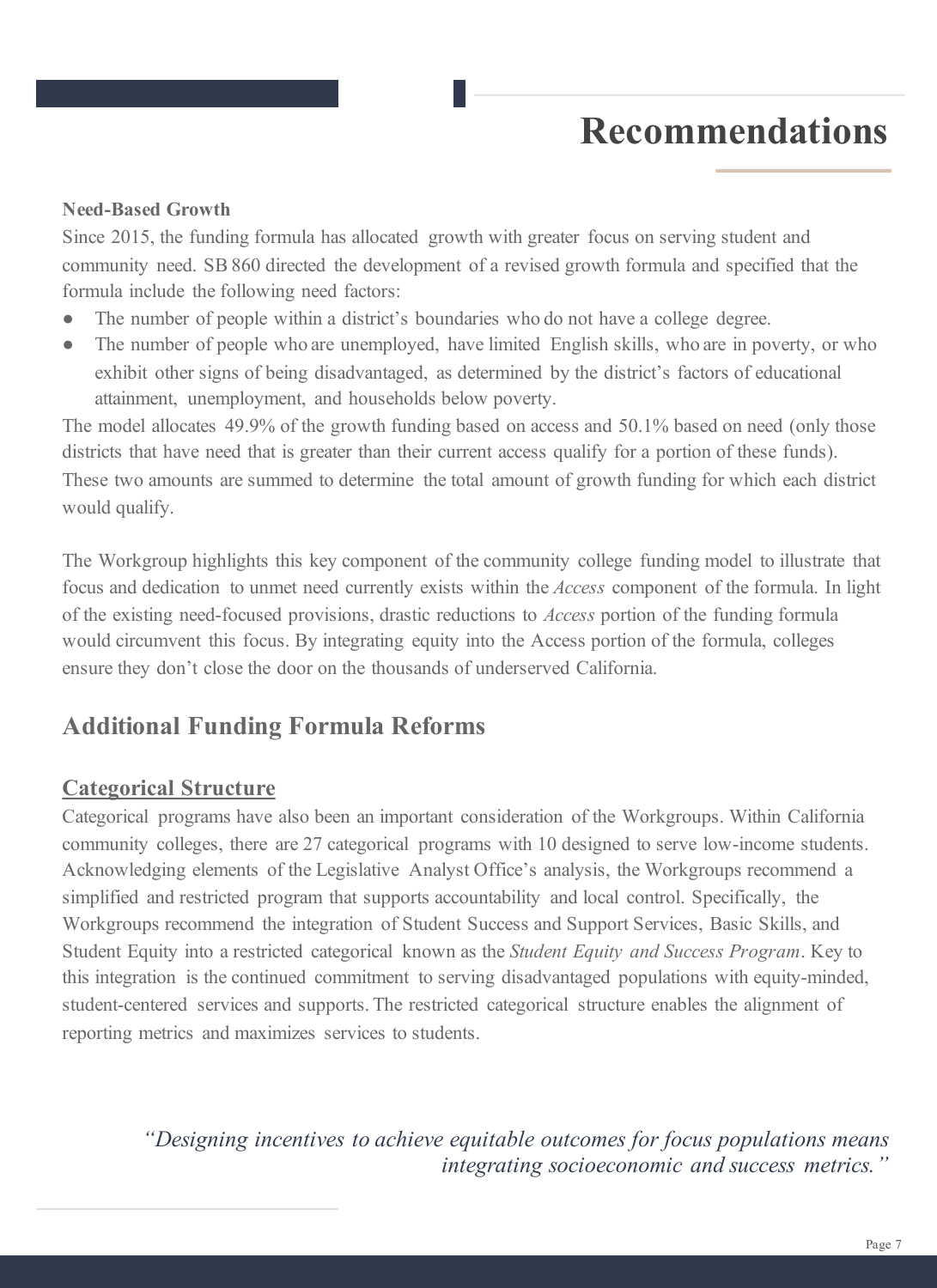## **Using Metrics That Matter for Access, Equity & Success for All**

The Workgroups addressed the metrics portion of the funding formula with the goals of keeping it simple, meaningful, equity-focused, and tied to student progress on an educational pathway. After considering an extensive list of possible data, five metrics are proposed:

#### **equity, progress, completion, transfer, and earnings**.

The formula would build off the 17% incentive funding employed by the Strong Workforce Program (SWP), with improvements based on experiences from the implementation of SWP, and some of the key performance indicators (KPIs) within the Guided Pathways framework. The formula uses data that are already collected and includes both credit and noncredit students. Points are assigned based on a student's progression towards Equity & Success for All metrics. **Districts track the same metrics for all students and are recognized for the successful outcomes of economically disadvantaged students within those criteria.** 

Specifically, the **Equity & Success for All** portion of funding incorporates the following:

**Equity** – The funding formula provides the opportunity to improve the outcomes of economically disadvantaged students. The metrics to be analyzed would recognize districts for the successful outcomes of economically disadvantaged students.

**Measuring All Transfers** – Since the California State University (CSU) and University of California (UC) lack capacity for all CC transfer-ready students and a final Associate Degree for Transfer (ADT) agreement does not exist with UC or private not-for-profit institutions, the revised definition includes unduplicated transfer-prepared students and those that transfer to any accredited four-year public and/or private institution. The Workgroup recognizes the concern over the lag time in collecting data from the National Student Clearinghouse (approximately 18 months), and the lack of control our colleges have in ensuring transfer. The definitions of *transfer ready* and *transfer prepared* were discussed along with the effectiveness of these measures. In the recommended approach, points are assigned to all transfers to any accredited four-year university in addition to points for Associate Degrees for Transfer (ADTs).

**Capturing Momentum Points & Completion** – Integrating student success measures can change institutional behavior in ways that benefit all students, especially the most vulnerable populations who may require higher levels of academic and financial supports. With the implementation of Guided Pathways, it is important to reward colleges for improving student progress and persistence. The metrics for progress recognize critical student advancement prior to achieving completion outcomes.

**Economic Mobility** – Evidence demonstrates a positive correlation between educational attainment and wage increases, and that students can earn wage increases even during poor economic times. In data modeling for the 17% Committee, small and rural colleges fared better when earnings outcomes were included. Incorporating wage gains captures the diversity of the job market and skill-building.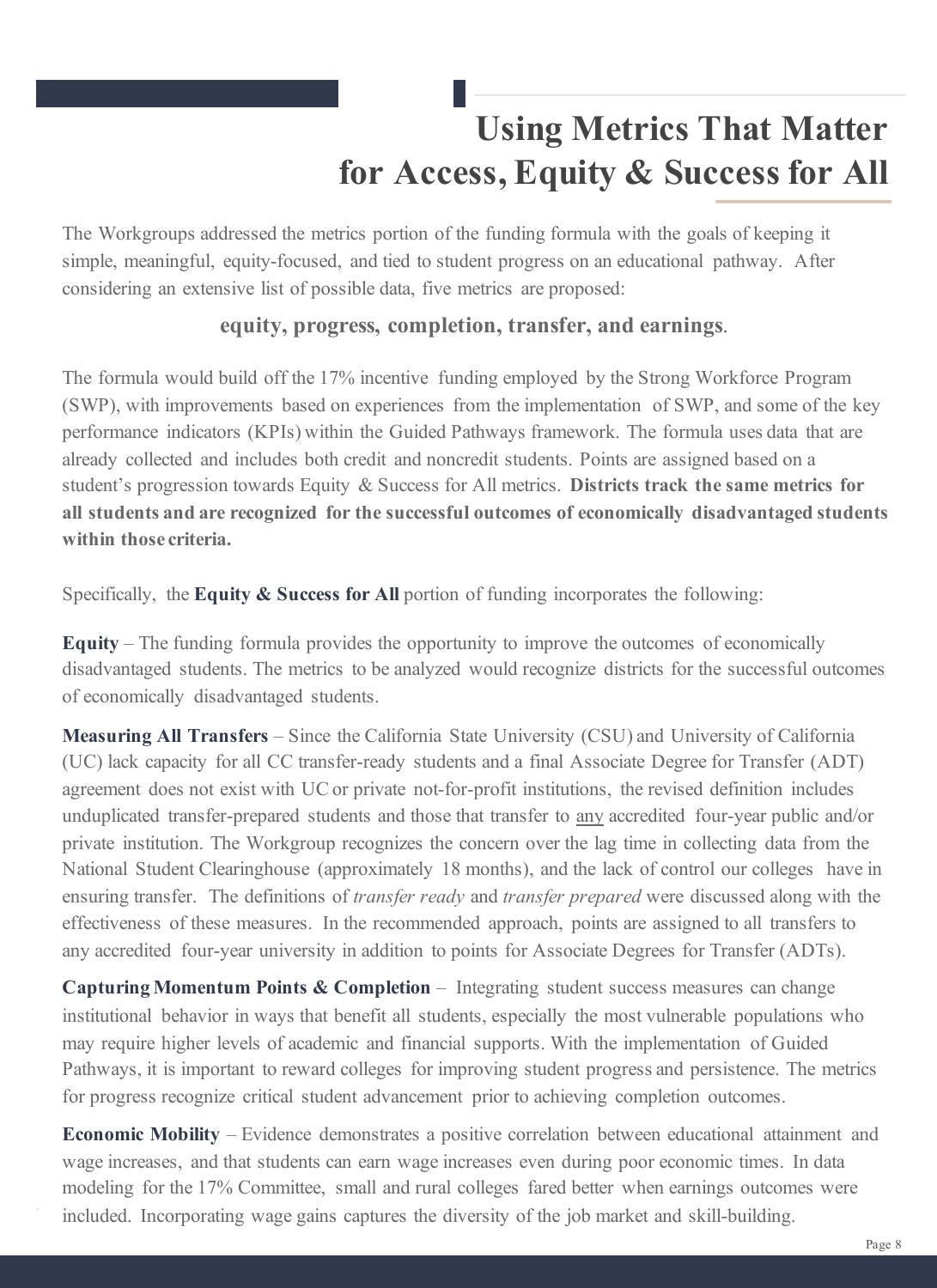## **Implementation**

**To ensure effective implementation of this proposal, the Funding Formula Workgroup is recommending a tiered implementation process beginning in fiscal year 2018-19, followed by a phased five-year Program Transition to fully implement access, equity, and success metrics by 2025.** A thoughtful transition process is consistent with the implementation of major education finance reforms over the last twenty years, including SB 361 and the K-12 Local Control Funding Formula. This allows districts to plan and make data-informed adjustments that enhance student success.

During the two-year program transition period, districts would be allotted time to implement important reforms designed to increase retention and completion. These programs include Guided Pathways, Assembly Bill 705, and the integration of reporting requirements for certain categorical programs. During this period, no districts would receive less funding than they did during the prior fiscal year. Further, during the Program Transition the oversight council must finalize the metrics, run simulations and complete analysis of the metrics and formula impacts.

Outcome-focused metrics would be implemented in year three (see Appendix A for preliminary *Equity and Success for All* metrics to be analyzed for implementation during the Program). Final metrics will be widely vetted and approved by the Board of Governors. The percentage allocated based on the *Equity & Success for All* metrics would increase by 5% each year until full implementation in 2025. It should be emphasized that **each 5% increase represents approximately \$400 million in system-wide funding**, more than enough to stimulate systemic change. At full implementation, over **\$2 billion** would be dedicated to the metrics outlined in the *Equity & Success for All* category.

| $2$ -Year <sup>'</sup><br><b>Program Transition</b>     | $\bullet$<br>$\bullet$<br>$\bullet$<br>$\bullet$ | No districts would receive less funding than prior fiscal year.<br>Increased base level adjusted by the annual COLA<br>Metrics analysis period to mitigate unintended negative effects<br>on colleges and the communities they serve.<br>Districts allotted time to build capacity, implement Guided<br>Pathways, AB 705, etc. |
|---------------------------------------------------------|--------------------------------------------------|--------------------------------------------------------------------------------------------------------------------------------------------------------------------------------------------------------------------------------------------------------------------------------------------------------------------------------|
| 5-Year<br><b>Program Transition</b><br><b>Step Down</b> | $\bullet$<br>$\bullet$<br>$\bullet$<br>$\bullet$ | Implementation begins in Year 3.<br>Access funded based on a three-year FTES average.<br>Equity & Success for All metrics would increase by 5% each<br>year until full implementation.<br>Equity defined to accurately capture all students served.                                                                            |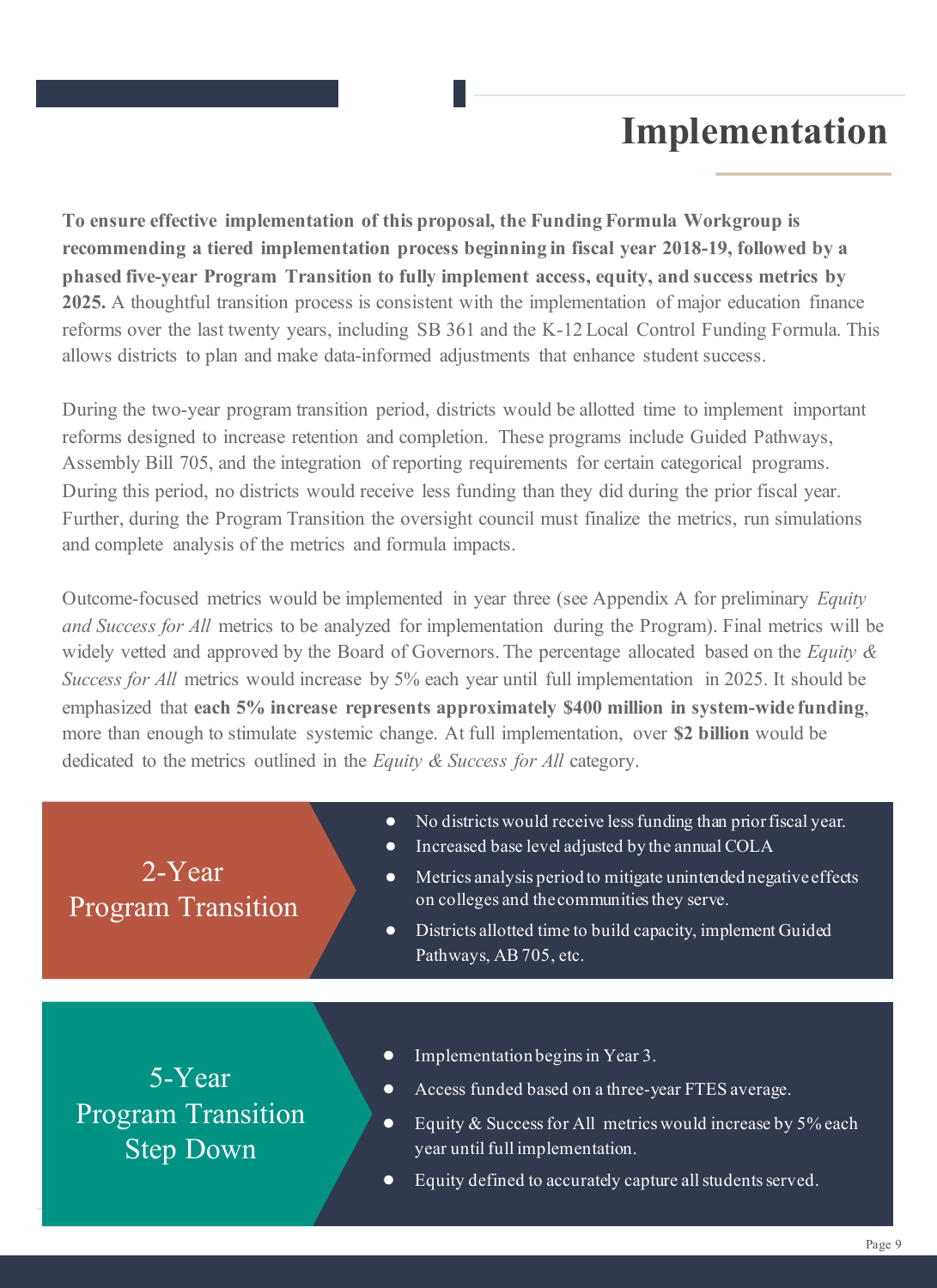## Timeline

| Year 1:<br>2018-19                                                                                                                                                                                                                                                                                                                                                                                                                 | <b>Transition Funding</b><br>Districts receive 2017-18 with COLA<br>$\bullet$<br>$\bullet$<br>One-time funds to recognize district performance under Equity $&$ Success for All metrics |                                             |                                                               |  |  |
|------------------------------------------------------------------------------------------------------------------------------------------------------------------------------------------------------------------------------------------------------------------------------------------------------------------------------------------------------------------------------------------------------------------------------------|-----------------------------------------------------------------------------------------------------------------------------------------------------------------------------------------|---------------------------------------------|---------------------------------------------------------------|--|--|
| <b>Transition Funding</b><br>$\bullet$<br>Districts receive 2018-19 funding level with COLA<br>Year 2:<br>$\bullet$<br>One-time funds to recognize district performance under Equity $\&$ Success for All metrics<br>$2019 - 20$<br>$\bullet$<br>Summer FTE assigned to the fiscal year in which the final day of instruction was held<br>$\bullet$<br>Report on analysis of funding formula metrics due to the Board of Governors |                                                                                                                                                                                         |                                             |                                                               |  |  |
| <b>Implementation of Equity &amp; Success for All Metrics</b>                                                                                                                                                                                                                                                                                                                                                                      |                                                                                                                                                                                         |                                             |                                                               |  |  |
| Year                                                                                                                                                                                                                                                                                                                                                                                                                               | <b>Access Metrics</b>                                                                                                                                                                   | <b>Equity &amp; Success for All Metrics</b> | <b>Estimated Equity &amp;</b><br><b>Success Dollar Amount</b> |  |  |
| $2020 - 21$                                                                                                                                                                                                                                                                                                                                                                                                                        | Access: 95%<br>3-year average                                                                                                                                                           | Equity & Success for All: $5\%$             | \$419 Million                                                 |  |  |
| $2021 - 22$                                                                                                                                                                                                                                                                                                                                                                                                                        | Access: $90\%$<br>3-year average                                                                                                                                                        | Equity & Success for All: 10%               | \$838 Million                                                 |  |  |
| $2022 - 23$                                                                                                                                                                                                                                                                                                                                                                                                                        | Access: 85%<br>3-year average                                                                                                                                                           | Equity & Success for All: 15%               | \$1.3 Billion                                                 |  |  |
| 2023-24                                                                                                                                                                                                                                                                                                                                                                                                                            | Access: 80%<br>3-year average                                                                                                                                                           | Equity & Success for All: 20%               | \$1.7 Billion                                                 |  |  |
| 2024-25                                                                                                                                                                                                                                                                                                                                                                                                                            | Access: 75%<br>3-year average                                                                                                                                                           | Equity & Success for All: 25%               | \$2.1 Billion                                                 |  |  |
| <b>Full</b><br><b>Implementation</b>                                                                                                                                                                                                                                                                                                                                                                                               | 75%                                                                                                                                                                                     | 25%                                         | \$2 Billion                                                   |  |  |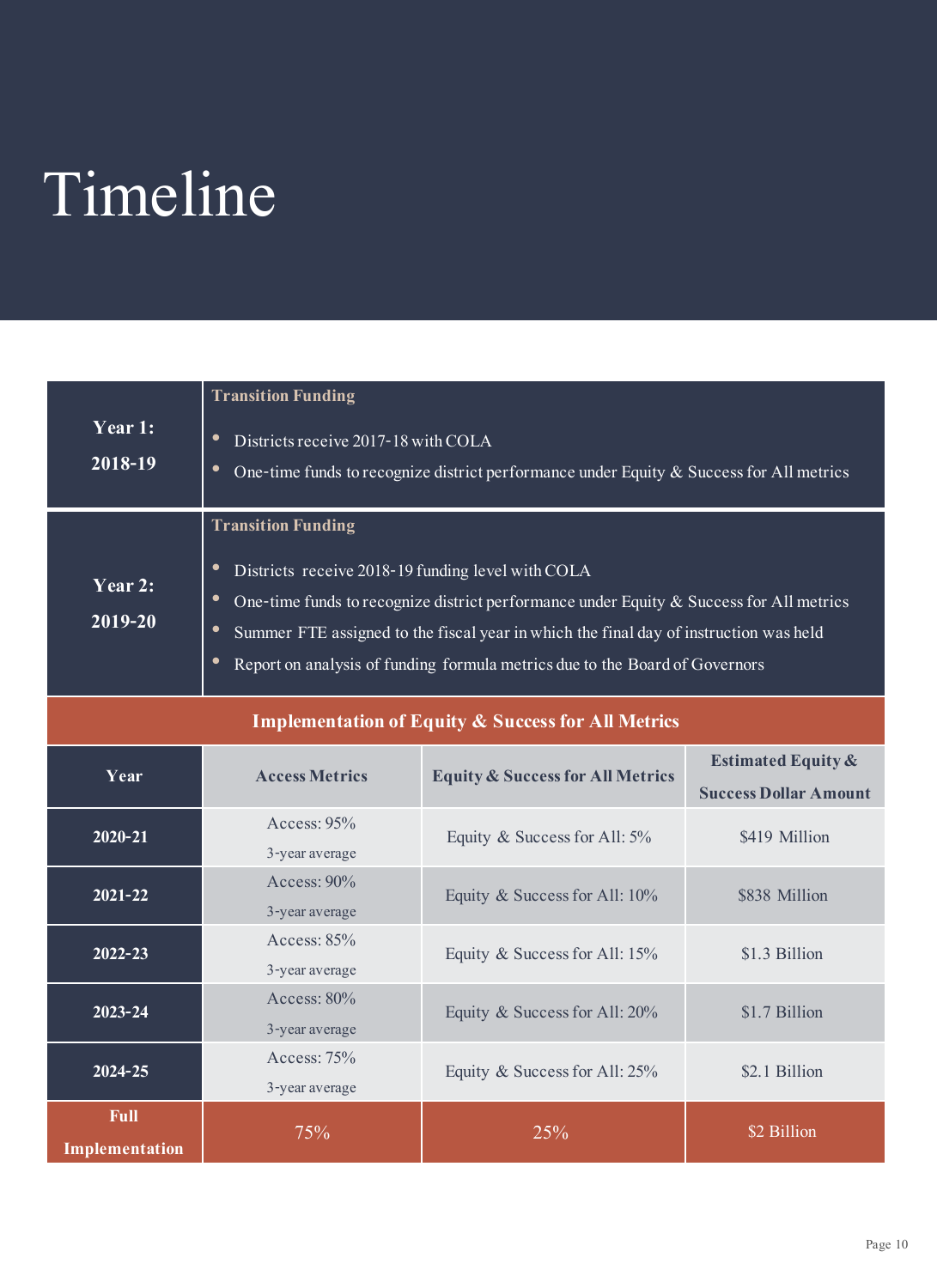## **Evaluation of Effectiveness and Impacts of the Funding Formula**

#### **Regulations**

A comprehensive review of the new Equity-Focused Funding Formula necessitates an analysis about its interaction with existing regulations, especially the Faculty Obligation Number (FON) and 50 percent law. The oversight committee should analyze the interactions of the new formula with these regulations during the Program Transition Period and provide feedback about these impacts to the Board of Governors in its first two annual reports.

#### **Post Implementation Evaluation & Analysis**

The funding formula oversight council should also examine the following:

- Final adjustments of Equity & Success for All metrics
- Impact on noncredit programs (non-CDCP)
- Evaluation of a census date for enrollment in noncredit programs
- Impact of FTE averaging on districts with growing enrollments
- Reporting alignment within other categorical programs not identified in this recommendation
- Programs addressing the needs of older students (25 years and older)
- Effects of regional access to transfer pathways to CSU and UC
- District basic allocations to better reflect fixed operating costs associated with serving students

During the Program Transition period, we recommend the Chancellor's Office evaluate the Basic Allocation for a college and center at a district. We urge data-informed consideration of the thresholds and dollar amounts in the Basic Allocation. By funding more threshold levels, (compared with the current range of 10,000 FTES for the three existing step levels), State investment encourages a focus on quality (student equity and success) rather than on quantity (enrollment growth). Moreover, updated market research and analysis supports increasing the Basic Allocation amounts to better align with the fixed costs associated with operating sites and centers.

## **Conclusion**

The Governor's proposal for a new funding formula offers a means to highlight our students' transformational academic achievements, and enables California community colleges to demonstrate our efficacy as comprehensive and results-oriented institutions of higher education. Primary goals of the Workgroup recommendations are to:

- protect education access for economically disadvantaged and underrepresented students
- reward districts' intentional efforts to advance student success and completion
- provide sustainable and predictable funding to support achievement of these outcomes
- promote fiscal stability, sound financial planning,
- support and maintain efficient college/district operations, and
- support the comprehensive mission and indispensable role of California's community colleges.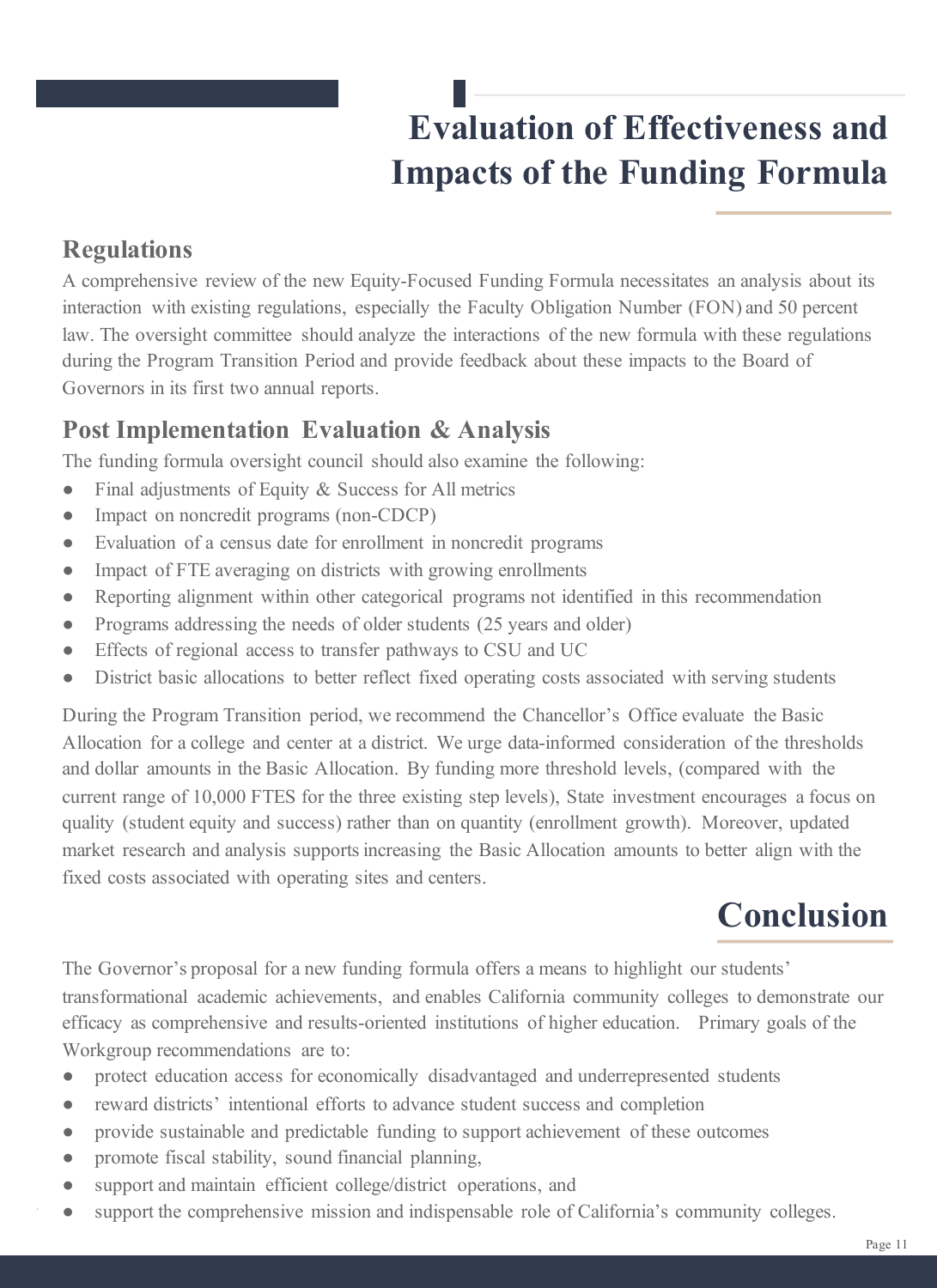## **Call To Action**

**A significant and historical funding formula change to the nation's largest system of higher education serving California's most underserved and vulnerable populations, must include five essential elements**:

- $\sqrt{\phantom{a}}$  An appreciable base increase prior to implementation of a new funding formula recognizing the necessity to build institutional capacity to improve student outcomes;
- $\checkmark$  Two years of program transition funding at a new, higher base level with the statutory COLA while the formula's metrics are analyzed and refined to ensure their efficacy in advancing student access, equity, and success;
- $\checkmark$  A three-year average for enrollment to enhance predictability and to mitigate volatility;
- $\sqrt{ }$  A five-year progressive increase to full *Equity & Success*funding to allow for a complete cycle of Guided Pathways indicators to be measured; and
- $\checkmark$  An oversight council to conduct annual reviews and make recommendations to the Board of Governors to safeguard the long-term integrity of the formula in advancing equity-minded success for *all.*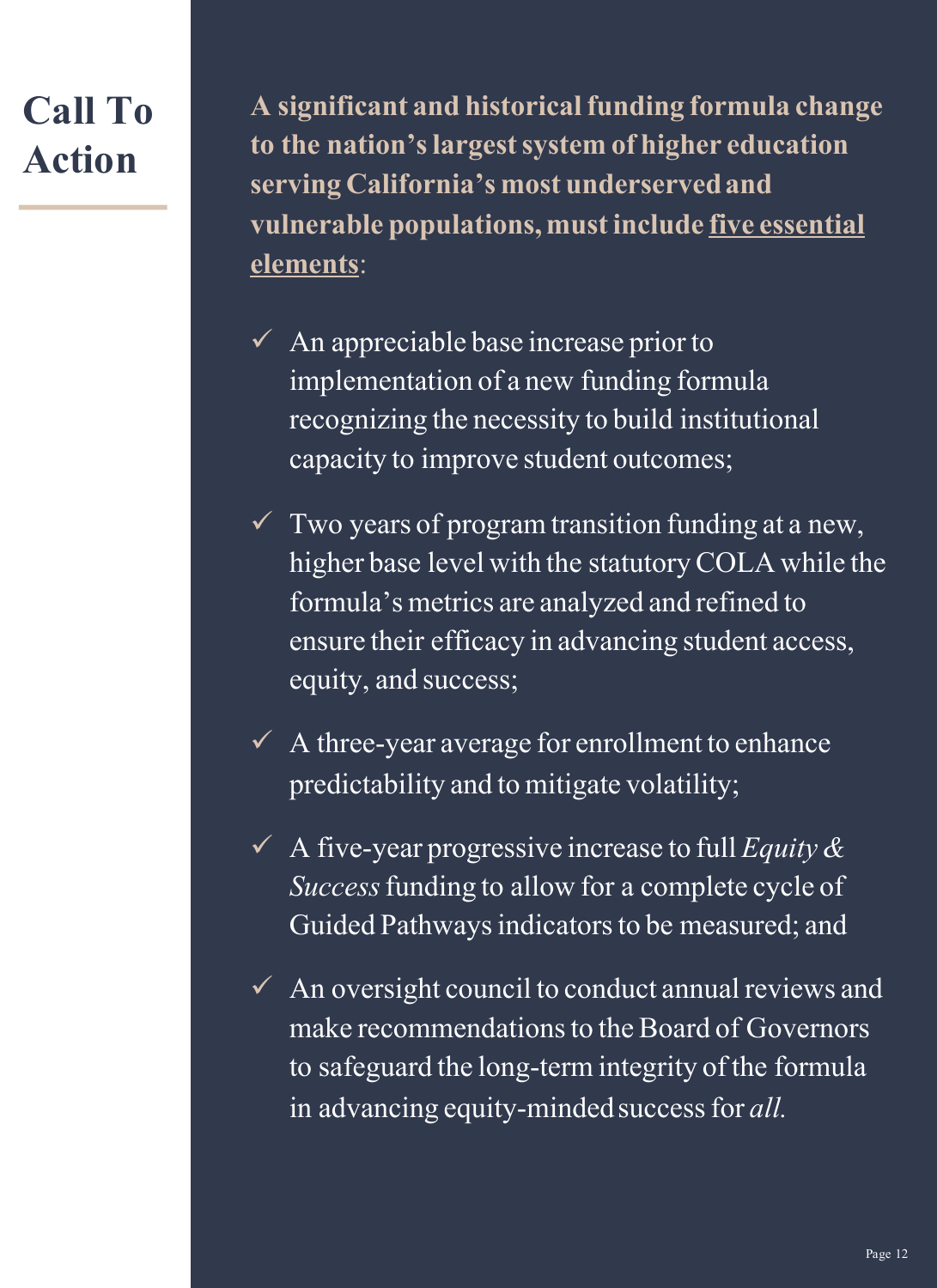### **ADDENDUM: Equity & Success for All Metrics for Analysis During Transition Period**

| <b>METRICS</b>                                                                                                                            | <b>DESCRIPTION</b>                                                                                                                                              | <b>ASSIGNED VALUE</b><br>(Points)                                                                                                                                                                                                                                                      | <b>ECONOMICALLY</b><br><b>DISADVANTAGED</b><br>(Points)                                                                                                                                                                                                                                                    |
|-------------------------------------------------------------------------------------------------------------------------------------------|-----------------------------------------------------------------------------------------------------------------------------------------------------------------|----------------------------------------------------------------------------------------------------------------------------------------------------------------------------------------------------------------------------------------------------------------------------------------|------------------------------------------------------------------------------------------------------------------------------------------------------------------------------------------------------------------------------------------------------------------------------------------------------------|
| <b>Equity</b><br>students served who are<br>designated as<br>economically<br>disadvantaged                                                | # of Perkins students,<br>including Pell, foster<br>youth, and AB 540.                                                                                          | 3                                                                                                                                                                                                                                                                                      | 4.5                                                                                                                                                                                                                                                                                                        |
| <b>Progress</b><br>students who take more<br>units are more likely to<br>complete                                                         | # of students who<br>complete 15 or more<br>academic credits in one<br>year                                                                                     | 0.5                                                                                                                                                                                                                                                                                    | 0.75                                                                                                                                                                                                                                                                                                       |
|                                                                                                                                           | # of students who attain<br>48 CDCP contact hours<br>in one year                                                                                                | 0.5                                                                                                                                                                                                                                                                                    | 0.75                                                                                                                                                                                                                                                                                                       |
|                                                                                                                                           | # of student who persist<br>from term one to term<br>two (Fall to Spring or<br>Spring to<br>Fall)                                                               | 0.5                                                                                                                                                                                                                                                                                    | 0.75                                                                                                                                                                                                                                                                                                       |
| <b>Completion*</b><br>longer term awards yield<br>stronger economic<br>outcomes over time<br>*Highest award student<br>completes per year | # of students who eam a<br>credit certificate or<br>degree                                                                                                      | Certificate $12-18$ units =<br>$\bullet$<br>0.5<br>Certificate 18 to <30<br>$\bullet$<br>units $= 1$<br>Certificate $30+$ units = 2<br>Associate Degree = 3<br>$ADT = 3$<br>Bachelor Degree = 6<br>CDCP certificate <288<br>hours $= 1$<br>CDCP certificate 288<br>hours or more $= 2$ | Certificate 12-18 units =<br>0.75<br>Certificate 18 to <30<br>$\bullet$<br>units = $1.5$<br>Certificate $30+$ units = 3<br>$\bullet$<br>Associate Degree = 4.5<br>$\bullet$<br>$ADT = 4.5$<br>Bachelor Degree = 9<br>CDCP certificate <288<br>hours = $1.5$<br>CDCP certificate 288<br>hours or more $=$ 3 |
| Transfer<br>faster time to transfer<br>supports economic<br>mobility                                                                      | # of unduplicated<br>transfer prepared and<br>students who transfer to<br>any accredited four-year<br>institution, including<br><b>ADTs</b>                     | 3                                                                                                                                                                                                                                                                                      | 4.5                                                                                                                                                                                                                                                                                                        |
| <b>Earnings</b><br>improved earnings that<br>lead to living wages are<br>evidence of economic<br>mobility                                 | # of non-transfer<br>students who earned an<br>award or were skills<br>builders, exited college,<br>and attained the<br>regional living wage<br>within one year | $\overline{2}$                                                                                                                                                                                                                                                                         | 3                                                                                                                                                                                                                                                                                                          |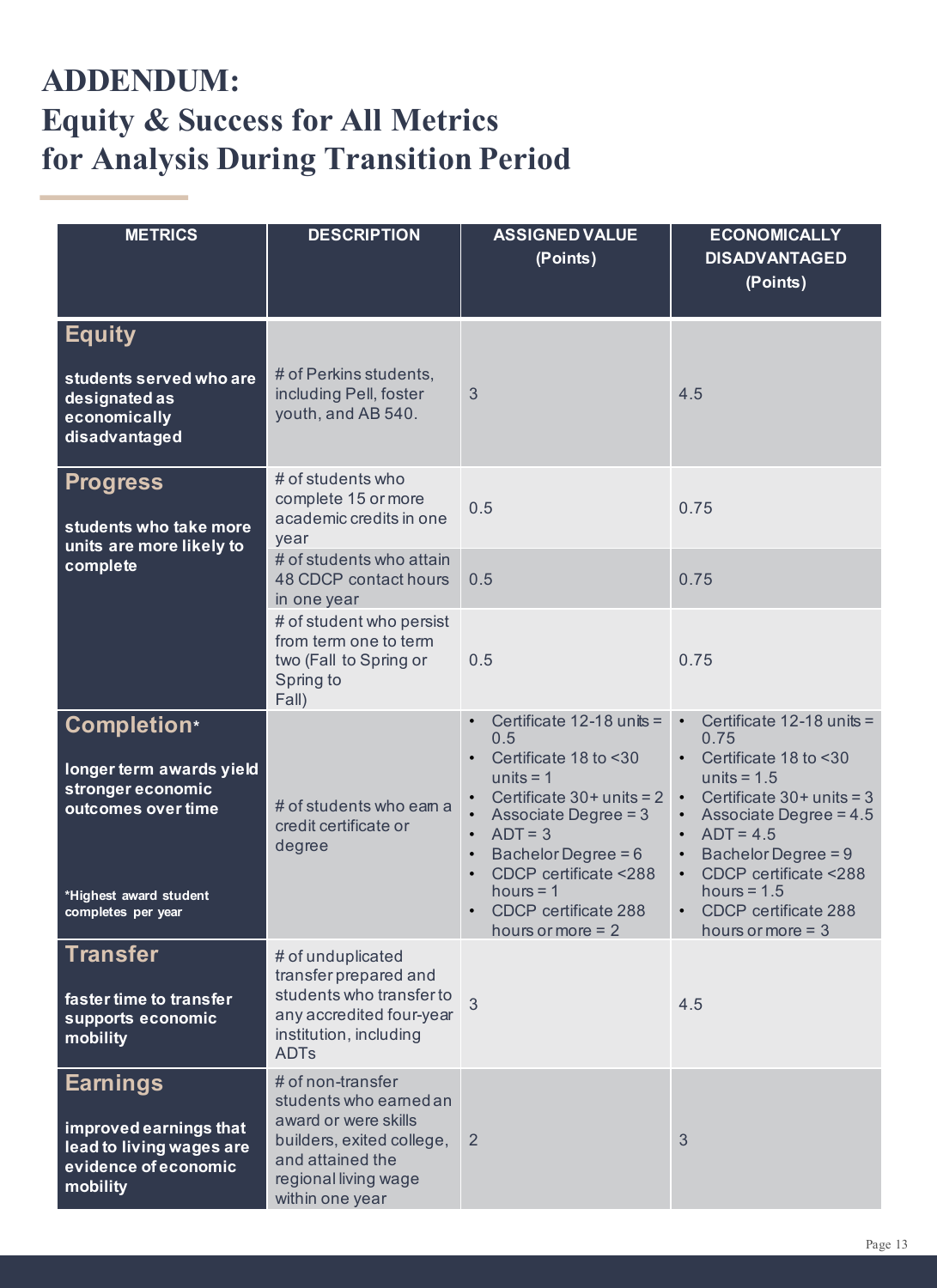## Access, Equity & Success for All

Community College Funding Formula Principles community colleges.

*The CEO Funding Formula Workgroup was tasked by Chancellor Oakley with providing recommendations in response to the Governor's January funding formula proposal. The Workgroup urges consideration of the following principles in the development of a new funding formula:*

- Recognize the necessity of building institutional capacity to improve student outcomes by increasing community college base funding appreciably prior to implementation of a new funding formula;
- Provide two years of program transition funding at a new, higher base level with COLA while the formula metrics are analyzed and refined to ensure their efficacyin advancing student access, equity, and success;
- Establish a funding formula oversight council to conduct an annual analysis and review of the funding formula and make recommendations to the Board of Governors by March of each year for adjustments that advance equity-minded student success through improved fiscal stewardship;
- Enhance funding predictability with a threeyear average for enrollment and by assigning Summer FTE to the fiscal year in which instruction was held;
- Integrate the enrollment and academic progress of economically disadvantaged populations witha formula that balances access, equity, and success for all students;
- Adequately define equity metrics to most accurately represent all economically disadvantaged students (e.g. low-income, CalWORKs, students with disabilities, foster youth, AB 540) and to identify their respective needs for Guided Pathways;
- Progressively phase out transition funding to fully implement access, equity, and success metrics by 2025, and
- Recognize that the diversity of our geographic regions, economies and demographics across the state presents unique challenges and opportunities to community colleges.